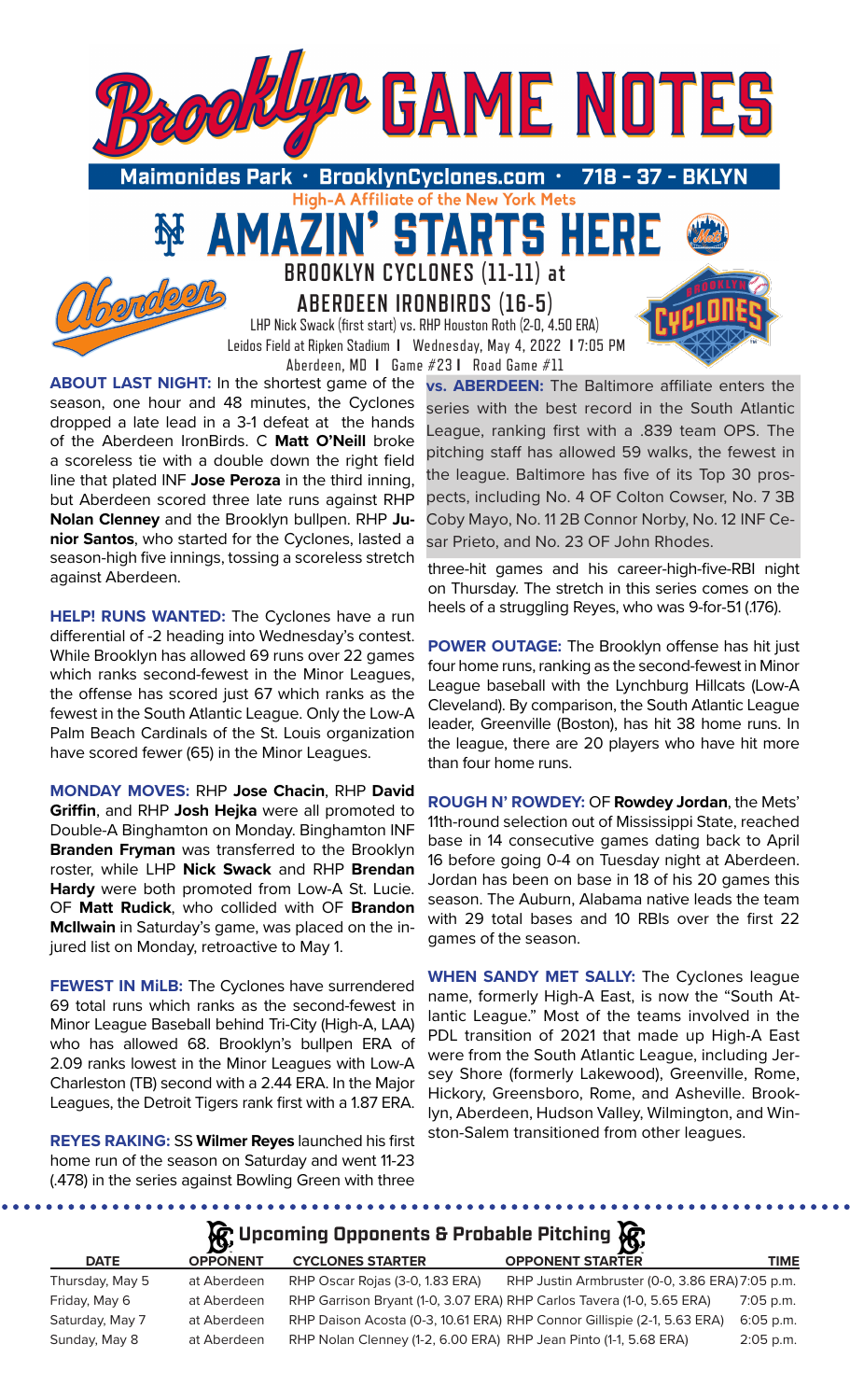### **MAY 4 AT ABERDEEN STARTING PITCHER PAGE 2**



## # 29 NICK SWACK LHP

**Height:** 6-4 **Weight:** 230 **Bats**: Left **Throws**: Left **Date of Birth:** August 1, 1998 **Age**: 21 **Hometown:** Monticello, MN **How Obtained:** Mets 17th round pick, 2021 **College: Xavier (OH)**

**SWACKING TOUR:** Nick Swack makes his High-A debut today at Aberdeen, facing the Baltimore Orioles affiliate.

**SWEET STRIKEOUT SUCCESS:** Swack tossed just 12 2/3 in-421 nings with Low-A St. Lucie, making two starts and two other relief appearances, striking out 24 batters. The southpaw's strikeout rate was 46% in the Florida State League with a 3.8% walk rate.

**YEAR ONE:** After his draft selection mid-summer in 2021, Swack reported to Florida to pitch for the Complex team, making five relief appearances with 13 strikeouts and two walks over just seven total frames.

**BIG EAST BEST:** Swack earned Big East Conference First-Team accolades after his 2021 campaign for the Xavier Musketeers, tossing a team-high 80 innings. He finished his Xavier career with the 12th-most wins in team history (15) and the sixth-most strikeouts in school history (214).

**X MARKS THE SPOT:** Xavier has produced two Hall of Famers, baseball legend Frank Robinson who spent 21 years in the Major Leagues with Cincinnati, Baltimore, Los Angeles (NL), California, and Cleveland. Robinson enrolled in Xavier after his first MLB season, however. On the pitching side, Jim Bunning, who pitched 591 games in the big leagues, represents the most famous arm out of the small Cincinnati college.

**MINNESOTA!:** The lefty hails from Monticello, Minnesota where he played baseball, hockey, and was the quarterback on his high school football team. He is the only player from his high school - Monticello High School - to ever play professional baseball.

| K%                          | BB%                             | HR/9                        |
|-----------------------------|---------------------------------|-----------------------------|
|                             |                                 |                             |
|                             |                                 |                             |
| BABIP                       | GB%                             | FIP                         |
|                             |                                 |                             |
|                             |                                 |                             |
|                             |                                 |                             |
|                             |                                 |                             |
|                             |                                 |                             |
|                             | ZWACK'S SEASON AND CAREER HIGHS |                             |
| 2022 Season                 |                                 | Career                      |
| 9 (4/27 at Daytona)         | <b>Strikeouts</b>               | 9 (4/27/22 at Daytona)      |
| None                        | <b>Double Digit K Games</b>     | None                        |
| 5 (4/8 at Daytona)          | <b>High Hits, Game</b>          | 5 (4/8/22 at Daytona)       |
| 1 (4/15 vs. Clearwater)     | High HR, Game                   | 1 (4/15/22 vs. Clearwater)  |
| 4 (2x, 4/15 vs. Clearwater) | High Runs, Game7                | 4 (2x, 4/15/22 vs. CLR)     |
| 1 (2x, 4/27 vs. Daytona)    | <b>High Walks, Game</b>         | 1 (4x, 4/27/22 vs. Daytona) |
| 5 (4/21 at Jupiter)         | <b>Innings Pitched, Game</b>    | 5 (4/21 at Jupiter)         |
| None                        | <b>Complete Games</b>           | None                        |
| None                        | <b>Shutouts</b>                 | None                        |
|                             |                                 |                             |

**2022 GAME-BY-GAME**

**DATE OPP DEC IP H R ER BB K HR AVG** 4/8 @ DBT W 3.0 5 4 3 0 7 0 .333 4/15 CLR L 0.2 4 4 4 0 2 1 .429 4/21 @ JUP 5.0 2 0 0 1 6 0 .306 4/27 DBT 4.0 3 0 0 1 9 0 .280

Low-A St. Lucie<br>
<u>DATE OPP DEC IP HR</u>

|                |   |   | CYCLONES STARTING PITCHER BREAKDOWN                   |     |         |
|----------------|---|---|-------------------------------------------------------|-----|---------|
| <b>STARTER</b> |   |   | <b>GS Quality StartsRun SupportRS/Start BC Record</b> |     |         |
| <b>Bryant</b>  | 2 | ი | 10                                                    | 3.3 | $2 - 0$ |
| Acosta         |   |   | 6                                                     | 1.5 | $O - 4$ |
| Bryant         |   | ი | 5                                                     | 2.0 | $1 - 0$ |
| Chacin         |   | ∩ | 18                                                    | 4.5 | $3-1$   |
| Griffin        | 2 | O | 8                                                     | 4.0 | $2 - 0$ |
| Ocampo         | 3 | ∩ | 9                                                     | 3.0 | $1 - 2$ |
| Rojas          | 2 | O | q                                                     | 4.5 | $2 - 0$ |
| Santos         | 5 |   |                                                       | 18  | $1 - 4$ |

|             |   | <b>CATCHER ERA</b> |            |      |
|-------------|---|--------------------|------------|------|
| <b>NAME</b> | G | ER                 | <b>INN</b> | ERA  |
| Gaddis      |   | 20                 | 58         | 3.10 |
| Mena        |   | 19                 | 60         | 2.85 |
| O'Neill     | 8 | 23                 | 56         | 3.70 |

|                  |         |            |              |    |    |      |      |           |                |      |                  | BROOKLYN CYCLONES PITCHING BREAKDOWN. |         |                         |          |    |      |    |     |              |                |            |
|------------------|---------|------------|--------------|----|----|------|------|-----------|----------------|------|------------------|---------------------------------------|---------|-------------------------|----------|----|------|----|-----|--------------|----------------|------------|
|                  | W-L     | ERA        | -IP          | н. | R  | ER   | BB   | к         | <b>HR</b>      | AVGI |                  |                                       | W-L     | ERA                     | -IP      | н. | R    | ER | BB. | $\mathsf{K}$ | <b>HR</b>      | <b>AVG</b> |
| <b>STARTERS</b>  | $2-9$   | 4.29       | 792 76       |    | 44 | - 38 | 35   | -80       |                |      | 248 HOME         |                                       | $8-4$   | 2.86                    | 104.0 78 |    | - 34 | 33 | 43  | 112          | ₹              | 206        |
| <b>RELIEVERS</b> | $9 - 2$ | 2.09       | 103.1 70     |    | 25 | 24   | - 49 | 126       |                |      | $.190$ ROAD      |                                       | $3 - 7$ | 3.30                    | 79.0     | 68 | 35   | 29 | -41 | 94           |                | 229        |
| <b>TOTAL</b>     |         | 11-11 3.05 | 183.0 146 69 |    |    |      |      | 62 84 206 | $\overline{a}$ |      | <b>216 TOTAL</b> |                                       |         | 11-11 3.05 183.0 146 69 |          |    |      |    |     | 62 84 206    | $\overline{a}$ | .216       |
|                  |         |            |              |    |    |      |      |           |                |      |                  |                                       |         |                         |          |    |      |    |     |              |                |            |

**BULLPEN NOTES**

-Brooklyn's bullpen has struck out 126 over 103.1 innings to start the season, allowing just 24 earned runs (2.09 ERA) with a 30% strikeout rate and 11% walk rate.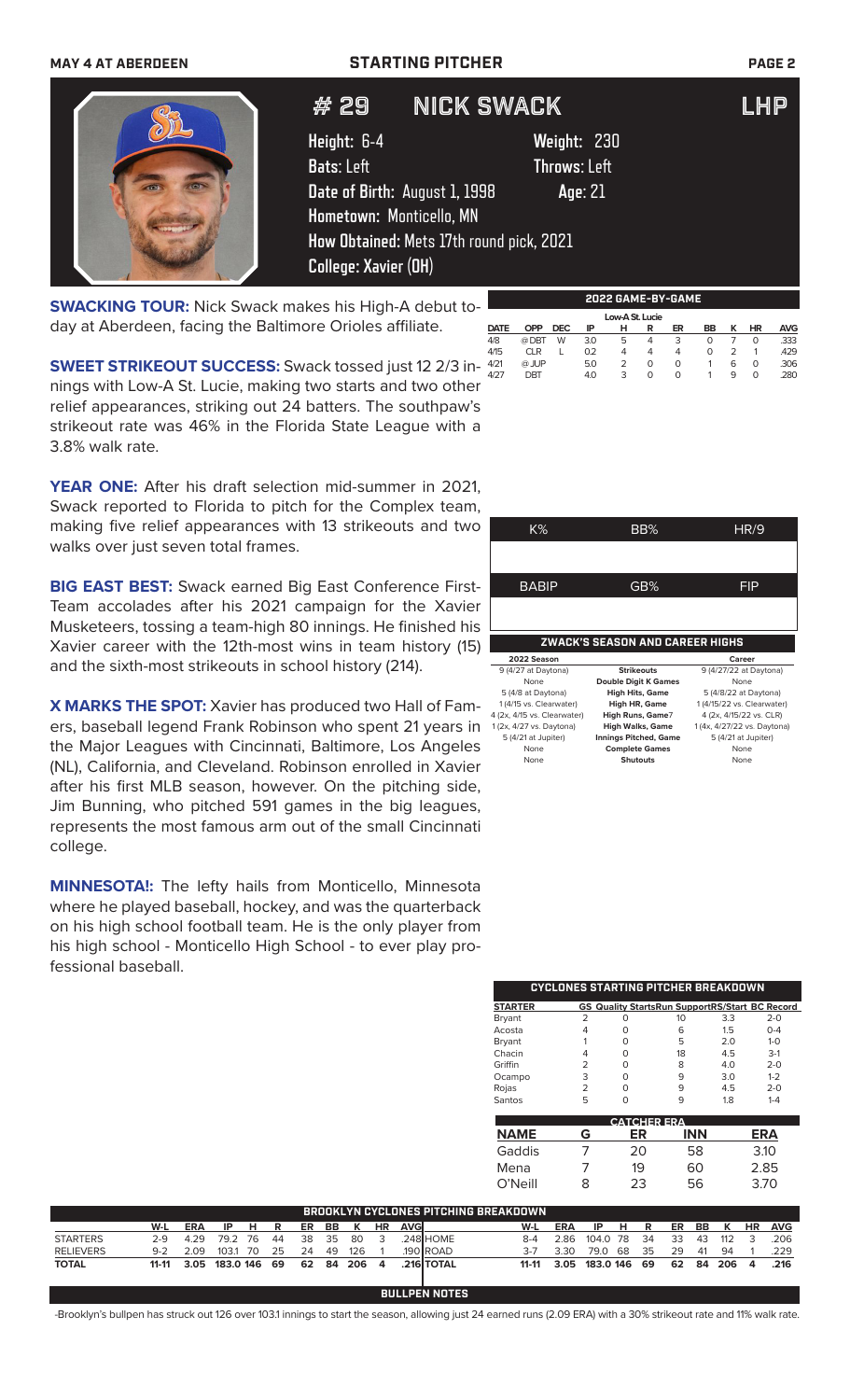| <b>MAY 4 AT ABERDEEN</b>                                                  |                                                                                 | <b>BATTING PAGES</b>                                                                                                                                                                                                                                     | <b>PAGE 3</b>                                                                                                                                                                                                                                                                                                                        |
|---------------------------------------------------------------------------|---------------------------------------------------------------------------------|----------------------------------------------------------------------------------------------------------------------------------------------------------------------------------------------------------------------------------------------------------|--------------------------------------------------------------------------------------------------------------------------------------------------------------------------------------------------------------------------------------------------------------------------------------------------------------------------------------|
| <b>22 BRANDEN FRYMAN - INF</b><br>#                                       |                                                                                 |                                                                                                                                                                                                                                                          | .000, 0 HR, 0 RBI, .000 w0BA, wRC+ -100                                                                                                                                                                                                                                                                                              |
| Last Game: 0-3<br><b>RISP: 0-1</b><br>Streak:                             | Home:<br><b>Road: 0-3</b><br><b>On-base Streak:</b>                             | Last HR:<br><b>Multi-Hit Games:</b><br><b>Multi-RBI Games:</b>                                                                                                                                                                                           | <b>Season High, Hits:</b><br><b>Season High, Runs:</b><br><b>Season High, RBI:</b>                                                                                                                                                                                                                                                   |
| hitting .120.                                                             |                                                                                 |                                                                                                                                                                                                                                                          | <b>Season High, SB:</b><br>• Enters his fourth year in the Mets organizationreceived from Double-A Binghamton on Monday, May 2Was 3-for-25 in eight games with Double-A Binghamton,                                                                                                                                                  |
| playing five games                                                        |                                                                                 |                                                                                                                                                                                                                                                          | • Played 69 games with Low-A St. Lucie in 2021, posting a .229/.297/.309 slash line with 11 doubles, three home runs, 26 RBIs before promotion to Brooklyn 9/15,                                                                                                                                                                     |
|                                                                           |                                                                                 | Fryman who is a current coach in the Cleveland system as the Special Assistant of Player Development, Infield                                                                                                                                            | • Won a title with the 2019 NYPL Champion Brooklyn CyclonesDrafted in the 21st round of the 2019 MLB Draft out of SamfordSon of former big leaguer Travis                                                                                                                                                                            |
| #1<br><b>NIC GADDIS - C/3B</b>                                            |                                                                                 |                                                                                                                                                                                                                                                          | .130, 0 HR, 4 RBI, .225 w0BA, wRC+ 30                                                                                                                                                                                                                                                                                                |
| Last Game: DNP<br><b>RISP: 2-12</b><br><b>Hitting Streak:</b>             | <b>Home: 5-26</b><br><b>Road: 1-20</b><br><b>On-Base Streak:</b>                | Last HR:<br><b>Multi-Hit Games: 1 (4/16 vs. JS G2)</b><br>Multi-RBI Games: 1 (4/15 vs. Jersey Shore)                                                                                                                                                     | Season High, Hits: 2 (4/16 vs. JS G2)<br>Season High, Runs: 2 (4/16 at JS G2)<br><b>Season High, RBI:</b> 2 (4/15 vs. JS)<br>Season High, SB:                                                                                                                                                                                        |
|                                                                           | • Hit a combined .192 across 40 games in 2019 with Brooklyn and the GCL Mets    | • Returns to Coney Island where he was a member of the 2019 Cyclones for 15 games before being transferred to the GCL Mets.<br>• Drafted by the Mets in the 16th round of the 2019 MLB Draft out of Jacksonville StateHails from Trenton, GA.            | • Enters his fourth year in the Mets organizationMade stops in Low-A St. Lucie, High-A Brooklyn, and Double-A Binghamton in 2021totaled 48 games.                                                                                                                                                                                    |
| # 26 ROWDEY JORDAN - OF                                                   |                                                                                 |                                                                                                                                                                                                                                                          | .243, 0 HR, 10 RBI, .349 w0BA, wRC+ 108                                                                                                                                                                                                                                                                                              |
| Last Game: 0-4<br><b>RISP:</b> 7-23 (.304)<br>Streak:                     | <b>Home: 9-44</b><br><b>Road: 9-30</b><br><b>On-Base Streak:</b>                | Last HR:<br>Multi-Hit Games: 2 (4/22 at Hudson Valley)<br>Multi-RBI Games: 3 (4/22 at Hudson Valley)                                                                                                                                                     | Season High, Hits: 4 (4/22 at HV)<br>Season High, Runs: 2 (4/22 at HV)<br><b>Season High, RBI: 3 (2x, 4/22 at HV)</b><br>Season High, SB: 2 (4/20 at HV)                                                                                                                                                                             |
|                                                                           | five Bulldogs selected in the 2021 MLB DraftBorn William Kevin Jordan.          | • Enters second year with the Mets organizationSelected in the 11th Round in the 2021 MLB Draft out of Mississippi State<br>• Appeared in 30 games with Low-A St. Lucie in 2021Drove in 13 runs with five extra-base hits                                | • Won the 2021 College World Series with Mississippi StateNamed to the College World Series All-Tournament TeamSecond-Team All-SEC selectionOne of                                                                                                                                                                                   |
| <b>BRANDON McILWAIN - OF</b><br># 12                                      |                                                                                 |                                                                                                                                                                                                                                                          | .222, 1 HR, 5 RBI, .288 wOBA, wRC+ 70                                                                                                                                                                                                                                                                                                |
| Last Game: 0-4<br><b>RISP:</b> 5-22 (.227)<br><b>Streak:</b>              | <b>Home: 10-30</b><br><b>Road: 2-24</b><br><b>On-Base Streak:</b>               | Last HR: 4/17 vs. Jersey Shore<br><b>Multi-Hit Games:</b> 4 (4/30 vs. Bowling Green)<br><b>Multi-RBI Games: 1 (4/26 at Bowling Green)</b>                                                                                                                | Season High, Hits: 3 (4/26 vs. BG)<br>Season High, Runs: 1 (4/17 vs. JS)<br><b>Season High, RBI:</b> 2 (4/26 vs. BG)<br>Season High, SB: 1 (3x, 4/19 at HV)                                                                                                                                                                          |
| touchdowns, while running for four more                                   |                                                                                 |                                                                                                                                                                                                                                                          | • Enters his second season as a member of the Mets organization Played 2021 season with Low-A St. Luciebatted .250 with seven home runs in 74 games<br>• Played collegiately at Californiadual sport athlete competing in football and baseballPlayed in 10 games with two starts at QB for Cal in 2018threw for two                 |
|                                                                           | • Signed as a non-drafted free agent on June 18, 2020 with the New York Mets    | • Drafted by the Miami Marlins in the 26th round (771st overall) in the 2019 MLB Draft but did not sign                                                                                                                                                  |                                                                                                                                                                                                                                                                                                                                      |
| # 7<br><b>JOSE MENA - C</b>                                               |                                                                                 |                                                                                                                                                                                                                                                          | .325, 0 HR, 6 RBI, .322 wOBA, wRC+ 91                                                                                                                                                                                                                                                                                                |
| Last Game: 0-2, BB<br><b>RISP: 4-13</b><br><b>Streak:</b>                 | <b>Home: 11-28</b><br><b>Road: 2-12</b><br>On-Base Streak: 6 (4/26-pres.)       | Last HR:<br>Multi-Hit Games: 4 (4/30 vs. Bowling Green)<br>Multi-RBI Games: 2 (4/29 vs. Bowling Green)                                                                                                                                                   | <b>Season High, Hits: 2 (4x, 4/30 vs. BG)</b><br>Season High, Runs: 1 (4/15 vs. JS)<br><b>Season High, RBI:</b> 2 (2x, 4/29 vs. BG)<br>Season High, SB:                                                                                                                                                                              |
| • Won the NYPL Title with Brooklyn in 2019                                | • Signed as an International free agent on June 22, 2016                        | • Enters his seventh season with the Mets organization Played in 31 games across High-A Brooklyn and AA Binghamton in 2021<br>• Born in Cotui, Dominican RepublicOne of the oldest cities in Americas, founded in 1505Average temperature in 90 degrees. |                                                                                                                                                                                                                                                                                                                                      |
| # 20 TANNER MURPHY - OF                                                   |                                                                                 |                                                                                                                                                                                                                                                          | .211, 0 HR, 1 RBI, .301 wOBA, wRC+ 78                                                                                                                                                                                                                                                                                                |
| Last Game: DNP                                                            | <b>Home: 3-17</b>                                                               | Last HR:                                                                                                                                                                                                                                                 | Season High, Hits: 1 (4x, 4/29 vs. BG)                                                                                                                                                                                                                                                                                               |
| <b>RISP: 0-7</b><br>Streak:                                               | <b>Road: 1-2</b><br><b>On-Base Streak:</b>                                      | <b>Multi-Hit Games:</b><br><b>Multi-RBI Games:</b>                                                                                                                                                                                                       | Season High, Runs: 1 (4/29 vs. BG)<br><b>Season High, RBI:</b> 1 (4/17 vs. JS)<br>Season High, SB:                                                                                                                                                                                                                                   |
| between the two levels                                                    |                                                                                 | • Selected by the Mets in the 18th round in the 2019 MLB DraftPlayed 40 games with ROA Kingsport in 2019                                                                                                                                                 | · Enters his fourth year with the Mets organization in 2022 Split the 2021 season between Low-A St. Lucie and High-A Brooklyndrove in 19 runs in 44 games<br>· Starred at North Florida2019 ASUN Baseball Scholar Athlete of the YearSet the UNF career stolen base record11th outfielder drafted in school history.                 |
| #15 MATT D'NEILL - C                                                      |                                                                                 |                                                                                                                                                                                                                                                          | .185, 0 HR, 0 RBI, .355 w0BA, wRC+ 112                                                                                                                                                                                                                                                                                               |
| Last Game: 2-3, 2 2B, RBI<br><b>RISP: 1-7</b><br><b>Streak:</b> 1 G (2-3) | <b>Home: 0-15</b><br><b>Road: 5-12</b>                                          | Last HR:<br>Multi-Hit Games: 2 (5/3 at Aberdeen)<br>On-base streak: 2 G (4/29-pres.) Multi-RBI Games:                                                                                                                                                    | Season High, Hits: 2 (2x, 5/3 at ABD)<br>Season High, Runs: 3 (4/22 at HV)<br><b>Season High, RBI:</b> 1(5/3 at ABD)<br>Season High, SB:                                                                                                                                                                                             |
| • Named Unanimous First-Team All-lvy in 2019                              |                                                                                 | • Enters his fourth year in the Mets organizationEnters his first year in High-A after spending 2021 with the Low-A St. Lucie Mets<br>• Drafted by the Mets in the 20th round of the MLB Draft out of the University of Pennsylvania.                    | • Hit 187 with Low-A St. Lucie in 52 games with a .401 on-base percentagehas had a .405 career on-base percentage in 85 professional games                                                                                                                                                                                           |
| JAYLEN PALMER - INF/OF<br>#9                                              |                                                                                 |                                                                                                                                                                                                                                                          | .100, 0 HR, 1 RBI, .206 w0BA, wRC+ 18                                                                                                                                                                                                                                                                                                |
| Last Game: 0-3<br><b>RISP: 0-10</b><br>Streak:                            | <b>Home: 3-21</b><br><b>Road: 2-29</b><br>On-base streak:                       | Last HR:<br>Multi-Hit Games: 1 (4/13 vs. Jersey Shore)<br><b>Multi-RBI Games:</b>                                                                                                                                                                        | Season High, Hits: 2 (4/13 vs. JS)<br>Season High, Runs: 1 (4/20 at HV)<br>Season High, RBI: 1 (4/10 at WIL)<br><b>Season High, SB:</b> 1 (4x, 4/29 vs. BG)                                                                                                                                                                          |
| high school\$200K signing bonus                                           | • Spent 2018 and 2019 with short season teams in the GCL and Kingsport          | games with Low-A St. Lucie before an August promotion to High-A to play 39 games with Brooklyn                                                                                                                                                           | • Enters his fifth year in the Mets organizationNo. 14 prospect in the Mets system, according to MLB PipelineExperienced first full season in 2021, playing 66<br>• Drafted in the 22nd round of the 2018 MLB Draft out of Holy Cross (NY) High School in Flushing as one of four ever in school history to be drafted directly from |
| #4<br><b>JOSE PEROZA - INF</b>                                            |                                                                                 |                                                                                                                                                                                                                                                          | .159, 0 HR, 3 RBI, .194 wOBA, wRC+ 11                                                                                                                                                                                                                                                                                                |
| Last Game: 1-3, 2B, R<br><b>RISP: 3-14</b><br><b>Streak:</b> 1 G (1-3)    | <b>Home: 6-30</b><br><b>Road: 4-33</b><br><b>On-base streak:</b> 6 (4/26-pres.) | Last HR:<br>Multi-Hit Games: 1 (4/17 vs. Jersey Shore)<br><b>Multi-RBI Games:</b>                                                                                                                                                                        | Season High, Hits: 2 (4/17 vs. JS)<br>Season High, Runs: 2 (4/17 vs. JS)<br><b>Season High, RBI:</b> 1 (3x, 4/17 vs. JS)                                                                                                                                                                                                             |
| the Cyclones, where he hit five home runs                                 |                                                                                 |                                                                                                                                                                                                                                                          | Season High, SB:<br>. Enters his seventh year in the Mets organizationAdvanced to Low-A St. Lucie in 2021 slashing .274/.404/.442Spent the final 38 games of the season with                                                                                                                                                         |

• Signed as non-drafted international free agent signing on July 2, 2016 from Venezuela.

<sup>•</sup> Ranked as the No. 19 prospect in the Mets farm system, according to *Baseball America* and the No. 29 prospect according to *MLB Pipeline*

<sup>•</sup> Part of Brooklyn's 2019 New York-Penn League Championship Team.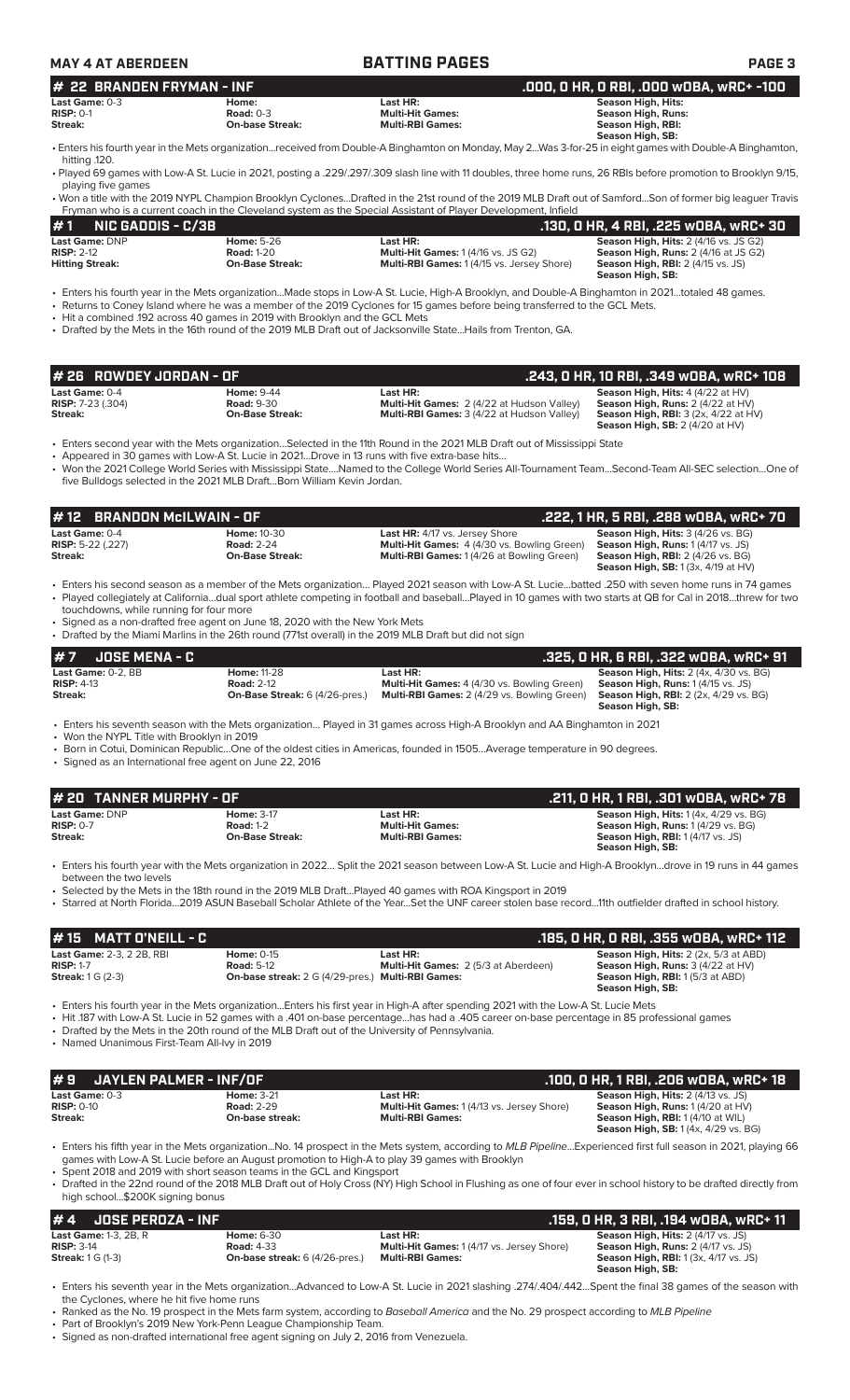| MAY 4 AT ABERDEEN |
|-------------------|
|-------------------|

| <b>MAY 4 AT ABERDEEN</b>                                         |                                                                                                                                                                                                                                                                                | <b>BATTING PAGES</b>                                                                                                                                                                                                                                                   | PAGE 4                                                                                                                                                                 |
|------------------------------------------------------------------|--------------------------------------------------------------------------------------------------------------------------------------------------------------------------------------------------------------------------------------------------------------------------------|------------------------------------------------------------------------------------------------------------------------------------------------------------------------------------------------------------------------------------------------------------------------|------------------------------------------------------------------------------------------------------------------------------------------------------------------------|
| <b>WILMER REYES - UTL</b><br>#2                                  |                                                                                                                                                                                                                                                                                |                                                                                                                                                                                                                                                                        | .250, 1 HR, 9 RBI, .283 wOBA, wRC+ 67                                                                                                                                  |
| Last Game: 0-4<br><b>RISP:</b> 6-23 (.261)<br>Streak:            | <b>Home: 15-47</b><br><b>Road: 5-33</b><br>On-base streak:                                                                                                                                                                                                                     | Last HR: 4/30 vs. Bowling Green<br>Multi-Hit Games: 5 (4/30 vs. Bowling Green)<br>Multi-RBI Games: 2 (4/30 vs. Bowling Green)                                                                                                                                          | Season High, Hits: 3 (2x, 4/28 vs. BG)<br>Season High, Runs: 3 (4/30 vs. BG)<br><b>Season High, RBI: 5 (4/28 vs. BG)</b><br><b>Season High, SB: 1(2x, 4/26 vs. BG)</b> |
| Binghamton.<br>• 23 year old hails from Mao, Dominican Republic  | • Enters his seventh year in the Mets organizationWon a New York-Penn League title with Brooklyn in 2019                                                                                                                                                                       | • Reinstated to Brooklyn from rehab assignment with FCL Mets late in 2021 when SS Ronny Mauricio and OF Antoine Duplantis were promoted to Double-A<br>· Hit .323 with a .350 on-base percentage in 2019 as the top hitter on the 2019 NYPL Champion Brooklyn Cyclones |                                                                                                                                                                        |
| # 23 MATT RUDICK - OF                                            |                                                                                                                                                                                                                                                                                |                                                                                                                                                                                                                                                                        | .184, 0 HR, 1 RBI, .314 wOBA, wRC+ 85                                                                                                                                  |
| Last Game: DNP<br>$RISP: 1-10$<br><b>Streak: 3 G (4-9)</b>       | <b>Home: 6-18</b><br><b>Road: 1-20</b>                                                                                                                                                                                                                                         | Last HR:<br>Multi-Hit Games: 1 (4/28 vs. Bowling Green)<br><b>On-base streak:</b> 3 G (4/27-pres.) Multi-RBI Games: 1 (4/28 vs. Bowling Green)                                                                                                                         | Season High, Hits: 2 (4/28 vs. BG)<br><b>Season High, Runs: 2 (3x, 4/28 vs. BG)</b><br>Season High, RBI: 1(4/28 vs. BG)<br><b>Season High, SB: 2 (4/20 at HV)</b>      |
| • Member of the 15u USA Baseball national team                   | • Drafted in the 13th Round in the 2021 MLB DraftStarred collegiately at San Diego State<br>• Named First-Team All-Mountain West selection in 2021 Hit 410 as a Redshirt-Junior<br>• Scripps Rach alumni include SNL cast member Kyle Mooney and PGA golfer Xander Schauffele. | • Enters his second year with the Mets organizationplayed 21 games with the FCL Mets, hitting. 303 (23-76) with a .404 OBP.                                                                                                                                            |                                                                                                                                                                        |
| <b>WARREN SAUNDERS - INF</b><br># 10                             |                                                                                                                                                                                                                                                                                |                                                                                                                                                                                                                                                                        | .179, 0 HR, 1 RBI, .250 w0BA, wRC+ 45                                                                                                                                  |
| Last Game: DNP<br><b>RISP: 2-10</b><br><b>Streak:</b> 3 G (4-11) | <b>Home: 7-25</b><br><b>Road: 0-11</b><br><b>On-base streak:</b> 4 (4/26-pres.)                                                                                                                                                                                                | Last HR:<br>Multi-Hit Games: 2 (4/29 vs. Bowling Green)<br><b>Multi-RBI Games:</b>                                                                                                                                                                                     | Season High, Hits: 2 (2x, 4/29 vs. BG)<br>Season High, Runs: 2 (4/29 vs. BG)<br>Season High, RBI: 1 (2x, 4/30 vs. BG)<br>Season High, SB:                              |

• Enters his fifth year in the Mets organization and third season…Played his first full season in 2021 with the Low-A St. Lucie Mets and led the team in hits (84) and ranked second in total bases (105) behind Top-10 Mets prospect Alex Ramirez…plays outfield and all four infield positions

• Signed as an international free agent in 2018 out of Grand Bahama, Bahamas

• Recent players from the Bahamas include Miami's Jazz Chisholm and Antoan Richardson, famous for scoring from second base on Derek Jeter's walk-off single in his final game at Yankee Stadium.

| I#3<br>JT SCHWARTZ - INF                                |                                                            |                                                                                                                                           |                                                                                                                                                        |
|---------------------------------------------------------|------------------------------------------------------------|-------------------------------------------------------------------------------------------------------------------------------------------|--------------------------------------------------------------------------------------------------------------------------------------------------------|
| Last Game: 0-4<br><b>RISP:</b> 5-18 $(.278)$<br>Streak: | <b>Home: 10-34</b><br><b>Road: 5-32</b><br>On-base streak: | <b>Last HR: 4/12 vs. Jersey Shore</b><br><b>Multi-Hit Games:</b> 5 (4/26 vs. Bowling Green)<br>Multi-RBI Games: 2 (4/20 at Hudson Valley) | <b>Season High, Hits: 3 (4/12 vs. JS)</b><br>Season High, Runs: 3 (4/26 vs. BG)<br><b>Season High, RBI:</b> $2$ (2x, $4/20$ at HV)<br>Season High, SB: |

• Enters his second year in the Mets organization…Saw first professional action in 2021 with Low-A St. Lucie…Appeared in 25 games with an OBP of .320 and two steals...*MLB Pipeline* ranks Schwartz as the number 19 overall prospect in the Mets organization.

• Drafted in the fourth round by the Mets in 2021 out UCLA…was named an All-American and won the Pac-12 batting title as a sophomore…His .396 average was the seventh highest in single-season UCLA history

• His UCLA teammate Kevin Kendall was also drafted by the Mets in 2021

| $#$ 48 JOE SUOZZI - OF              |                   |                                            | .121, 1 HR, 7 RBI, .239 wOBA, wRC+ 38                 |
|-------------------------------------|-------------------|--------------------------------------------|-------------------------------------------------------|
| Last Game: DNP                      | <b>Home: 2-18</b> | Last HR:                                   | <b>Season High, Hits:</b> $1(4x, 5/1 \text{ vs. BG})$ |
| $RISP: 2-9$                         | <b>Road: 2-15</b> | <b>Multi-Hit Games:</b>                    | <b>Season High, Runs:</b> $1(3x, 4/19$ at $HV$ )      |
| <b>Streak:</b> $1 \text{ G } (1-3)$ | On-base streak:   | <b>Multi-RBI Games: 1 (4/16 vs. JS G2)</b> | <b>Season High, RBI: 4 (4/16 vs. JS G2)</b>           |
|                                     |                   |                                            | <b>Season High, SB:</b> $1(4/20$ at $HV$ )            |

• Enters his second year in the Mets organization...Drove in 23 runs with 14 stolen bases in 53 games across Low-A St. Lucie and High-A Brooklyn last year

• Signed by the Mets on June 15, 2020 out of Boston College • Attended Chaminade High School in Mineola, NY...won the 2013 CHSAA Title

• His father, Tom Suozzi, is the former Nassau County Executive and current U.S. House of Representatives member of NY's 3rd district (Nassau, Suffolk, Queens) running for New York State Governor.

# **Recent Home Run Chart**

| Date | Player      | Opponent                            |         | Exit Velo Launch Angle Distance |         |
|------|-------------|-------------------------------------|---------|---------------------------------|---------|
| 4/12 | JT Schwartz | vs. Jersey Shore                    | 103 mph | 23                              | 365 ft. |
|      |             | 4/16 G2 Joe Suozzi vs. Jersey Shore |         |                                 |         |
| 4/17 |             | Brandon McIlwain vs. Jersey Shore   |         |                                 |         |
| 4/30 |             | Wilmer Reves vs. Bowling Green      |         |                                 |         |
|      |             |                                     |         |                                 |         |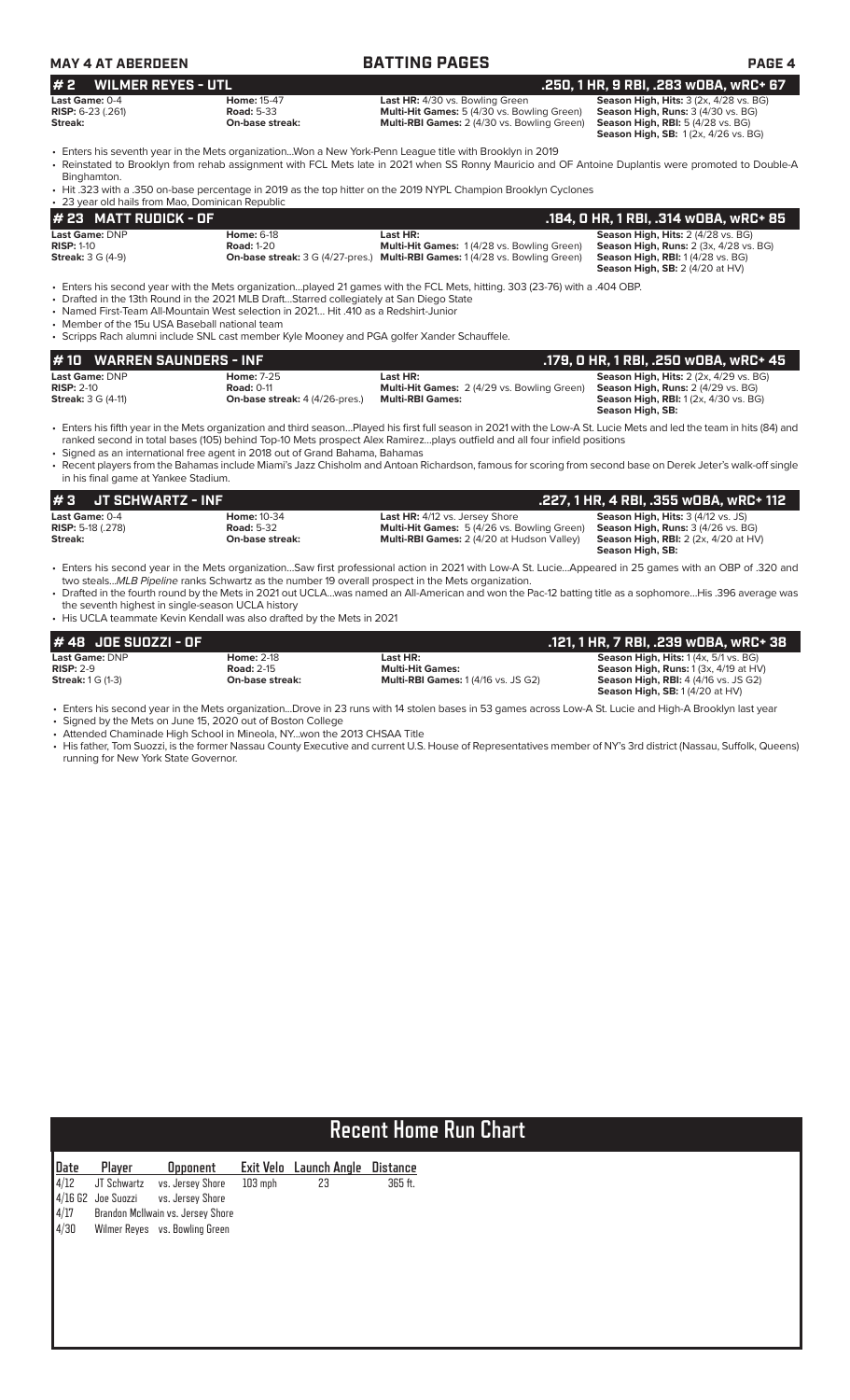### **MAY 4 AT ABERDEEN BULLPEN PAGE PAGE 5**

|--|

| #18                        | NOLAN CLENNEY - RHP           | 20.8 K%, 9.4 BB%, 6.00 ERA, 6 G |        |
|----------------------------|-------------------------------|---------------------------------|--------|
| <b>Last App:</b> 5/3 @ ABD | <b>Last Loss:</b> $5/3 @ ABD$ | SV/OP (Last):                   | Holds: |

- Enters his second year in the Mets organization...Received from Low-A St. Lucie on September 7 **Leadoff:** 1-7
- Signed to a minor league deal on June 28, 2021....Made 13 relief apps for Low-A St. Lucie
- Pitched with Gary in 2021 and with Utica in 2019 and 2020 in independent baseball • 25 year old hails from Northville, Michigan...Attended NC State

|  | 4 36     JUSTIN COURTNEY - RHP   | 33.3 K%, 13.3 BB%, 2.08 ERA, 5 G    |        |
|--|----------------------------------|-------------------------------------|--------|
|  | Last App: 4/30 vs. BG Last Loss: | <b>SV/OP (Last):</b> 2/2 4/15 vs JS | Holds: |

**Leadoff:** 1-7

• Enters first season with the Mets organization…Signed on September 10, 2021

• Began career with the Angels organization…Pitched 43.0 IP across Rokand Low-A Inland Empire 66ers in 2021

• Played collegiately at Maine…Named Louisville Slugger Freshman All-American

| # 21      | <b>BRENDAN HARDY - RHP</b> | O K%, O BB%, O.OO ERA, O G |        |
|-----------|----------------------------|----------------------------|--------|
| Last App: | Last Loss:                 | SV/OP (Last):              | Holds: |

• Enters his fifth year in the Mets organization...Drafted 31st round, 2018 Gulfport High School (MS) **Leadoff:**

• Promoted from Low-A St. Lucie to Brooklyn on May 2, striking out 17 with four walks 8 1/3 IP

• Spent 2021 with the GCL Mets (13 appearances) and Low-A St. Lucie (11 appearances) • Pitched with GCL Mets in 2018 and Kingsport Mets in 2019 over first two years in pro ball

|                              | 1 # 38      COLBY MORRIS  - RHP | 26.5 K%, 20.6 BB%, 2.25 ERA, 6 G |        |
|------------------------------|---------------------------------|----------------------------------|--------|
| <b>Last App:</b> $5/3$ @ ABD | Last Loss:                      | SV/OP (Last):                    | Holds: |
| <b>Leadoff:</b> $0-4$        |                                 |                                  |        |

• Enters his second season with the Mets organization…Signed by the club on March 19, 2021… •Pitched in 31 G across Low-A St. Lucie & High-A Brooklyn in 2021…struck out 65 batters in 55.1 IP • Played collegiately at Division III Middlebury College…Played two seasons of Independent baseball with the Gary SouthShore Railcats, Milwaukee Milkmen, and Chicago Deep Dish

| #17                            | <b>HUNTER PARSONS - RHP</b> | 40.6 K%, 3.1 BB%, 0.00 ERA, 5 G |          |
|--------------------------------|-----------------------------|---------------------------------|----------|
| <b>Last App:</b> $5/1 \vee BG$ | Last Loss:                  | SV/OP (Last):                   | Holds: 1 |
| <b>Leadoff:</b> 1-5            |                             |                                 |          |

• Enters his fourth year in the Mets org..Pitched with Low-A St. Lucie and High-A Brooklyn in 2021… Drafted in the 19th round by the Mets in 2019...Third-team All-Big Ten selection... Drafted out of Parkside High School by Cleveland (40th round) in 2015 but did not sign

| 1 # 50       EVY RUIBAL - RHP        |            |               | 32.3 K%, 9.7 BB%, 4.91 ERA, 7 G |
|--------------------------------------|------------|---------------|---------------------------------|
| <b>Last App:</b> $5/1$ vs. $BG$<br>. | Last Loss: | SV/OP (Last): | Holds:                          |

**Leadoff:** 1-4

• Signed to a minor league deal on June 27, 2021 from the Florence Y'alls (Frontier League)

• Pitched in the Dodgers system from 2015-2018, reaching High-A Rancho Cucamonga

• Drafted by the Dodgers in the 16th round of the 2017 MLB Draft from Notre Dame

|                                                                        | • From Milburn, New Jersey, attending Milburn High School                                                |                                       |        |
|------------------------------------------------------------------------|----------------------------------------------------------------------------------------------------------|---------------------------------------|--------|
| # 34      REYSON SANTOS - RHP                                          |                                                                                                          | ' 18.2 K%, 18.2 BB%, 2.45 ERA,  6 G , |        |
| <b>Last App:</b> 4/29 vs BG <b>Last Loss:</b><br><b>Leadoff:</b> $1-6$ |                                                                                                          | SV/OP (Last):                         | Holds: |
| • Enters his fourth year in the Mets organization                      | $\alpha$ Rogan the 2021 season with Low A St. Lucie, where he struck out AA batters in 351 innings. Pro- |                                       |        |

out 44 batters in 35.1 innings…Pro moted to High-A Brooklyn making three appearances in 2021

• His native Bani is home to several former MLB players, including Manny, Willy, and Erick Aybar.

|                                       | <b>#46 SAMMYTAVAREZ - RHP</b> | 43.5 K%, 26.1 BB%, 1.80 ERA, 5 G ,                      |  |
|---------------------------------------|-------------------------------|---------------------------------------------------------|--|
| <b>Last App:</b> $5/1$ vs $BG$        | Last Loss:                    | <b>SV/OP (Last):</b> 2/2 (4/16 vs. JS G1) <b>Holds:</b> |  |
| <b>Leadoff: <math>0-1</math>. HBP</b> |                               |                                                         |  |

• Enters his second season with the Mets organization…Played 2021 season with Low-A St. Lucie…

striking out 52 batters in 31.0 innings

• Signed by the Yankees as a free agent on January 17, 2018

• Hails from Santo, Domingo, Dominican Republic.

|              |                                   | <b>LAST FIVE APPEARANCES</b> |                             |                |                |        |                |                |               |
|--------------|-----------------------------------|------------------------------|-----------------------------|----------------|----------------|--------|----------------|----------------|---------------|
|              |                                   |                              | <b>NOLAN CLENNEY</b>        |                |                |        |                |                |               |
| DATE         | OPP                               | <b>DEC</b>                   | IP                          | Н              | R              | ER     | <b>BB</b>      | K              | ΗR            |
| 4/16         | JS(G1)                            | W.BS                         | 1.0                         | $\overline{2}$ | $\overline{a}$ | 2      | 1              | 0              | 0             |
| 4/19         | @HV                               | L                            | 3.0                         | 1              | 1              | 1      | 0              | 3              | 1             |
| 4/24         | @HV                               |                              | 1.2                         | 1              | 1              | 1      | 1              | 1              | 0             |
| 4/28         | <b>BG</b>                         |                              | 2.2                         | 1              | 1              | 1      | 1              | $\overline{2}$ | 0             |
| 5/3          | @ABD                              | L, BS                        | 2.2                         | 3              | 3              | 3      | $\overline{2}$ | 4              | $\Omega$      |
|              |                                   |                              | <b>JUSTIN COURTNEY</b>      |                |                |        |                |                |               |
| <b>DATE</b>  | OPP                               | <b>DEC</b>                   | IP                          | Н              | R              | ER     | <b>BB</b>      | К              | <b>HR</b>     |
|              | 4/9 (G2)@WIL                      | SV                           | 2.0                         | 2              | 1              | 1      | 2              | 3              | 0             |
| 4/15         | <b>JS</b>                         | SV                           | 2.0                         | 0              | $\circ$        | O      | 0              | 3              | 0             |
| 4/20         | @HV                               | W                            | 1.1                         | $\overline{2}$ | 1              | 1      | $\overline{2}$ | $\overline{2}$ | 0             |
| 4/24         | @HV                               |                              | 1.1                         | 1              | 0              | 0      | 0              | $\overline{2}$ | 0             |
| 4/30         | <b>BG</b>                         | W                            | 2.0                         | $\overline{2}$ | 0              | O      | 0              | 3              | 0             |
|              |                                   |                              | <b>BRENDAN HARDY</b>        |                |                |        |                |                |               |
| <b>DATE</b>  | OPP                               | <b>DEC</b>                   | IP                          | Н              | R              | ER     | BB             | Κ              | <b>HR</b>     |
| $4/14*$      | <b>CLR</b>                        |                              | 2.0                         | 0              | 0              | 0      | 1              | 5              | 0             |
| $4/19*$      | @ JUP                             |                              | 1.1                         | $\overline{2}$ | 1              | 1      | $\overline{2}$ | 3              | 1             |
| $4/23*$      | @ JUP                             | <b>SV</b>                    | 1.0                         | 0              | 0              | 0      | O              | $\overline{2}$ | 0             |
| $4/28*$      | <b>DBT</b>                        |                              | 2.0                         | $\Omega$       | 0              | 0      | 0              | 3              | 0             |
| $5/1*$       | DBT                               |                              | 1.0                         | O              | 0              | 0      | 0              | 1              | 0             |
|              | *Appearances with Low-A St. Lucie |                              |                             |                |                |        |                |                |               |
|              |                                   |                              | <b>COLBY MORRIS</b>         |                |                |        |                |                |               |
| DATE         | OPP                               | DEC                          | IP                          | н              | R              | ER     | BB             | Κ              | ΗR            |
| 4/13         | JS                                |                              | 2.0                         | 1              | 0              | 0      | 2              | 3              | 0             |
| 4/19         | @HV                               |                              | 2.0                         | $\overline{2}$ | 1              | 1      | $\overline{2}$ | $\overline{2}$ | 0             |
| 4/23         | @ HV                              |                              | 1.0                         | O              | O              | 0      | 0              | 1              | 0             |
| 4/28         | <b>BG</b>                         |                              | 1.0                         | 1              | 1              | 1      | $\overline{2}$ | 1              | 0             |
| 5/3          | @ABD                              |                              | 0.1                         | 0              | 0              | O      | 1              | O              | 0             |
|              |                                   |                              |                             |                |                |        |                |                |               |
| <b>DATE</b>  | OPP                               | <b>DEC</b>                   | <b>HUNTER PARSONS</b><br>IP | Н              | R              | ER     | <b>BB</b>      | Κ              | HR            |
| 4/12         | JS                                | W                            | 2.1                         | 1              | O              | 0      | 1              | 5              | 0             |
| 4/17         | <b>JS</b>                         | н                            | 2.0                         | $\overline{2}$ | 0              | 0      | $\Omega$       | 3              | 0             |
| 4/23         | @ HV                              |                              | 1.1                         | 1              | 0              | 0      | 0              | 2              | 0             |
| 4/27         | <b>BG</b>                         |                              | 0.2                         | $\overline{2}$ | 0              | O      | 0              | 1              | 0             |
|              | <b>BG</b>                         |                              | 2.0                         | 0              | O              | 0      | 0              | $\overline{2}$ | 0             |
| 5/1          |                                   |                              |                             |                |                |        |                |                |               |
|              |                                   |                              | <b>EVY RUIBAL</b>           |                |                |        | <b>BB</b>      | Κ              | <b>HR</b>     |
| DATE<br>4/17 | OPP<br>JS                         | DEC                          | IP<br>1.0                   | н              | R              | ER     |                | 1              |               |
| 4/21         | @HV                               |                              | 0.2                         | 0<br>$\Omega$  | 0<br>0         | 0<br>0 | 0<br>0         | $\overline{2}$ | 0<br>$\Omega$ |
|              |                                   |                              |                             |                |                |        |                |                |               |

|             |           |     | <b>REYSON SANTOS</b> |   |                                    |                                    |    |              |           |
|-------------|-----------|-----|----------------------|---|------------------------------------|------------------------------------|----|--------------|-----------|
| <b>DATE</b> | OPP       | DEC | IP                   | н | R                                  | ER                                 | BB |              | <b>HR</b> |
| 4/13        | JS        |     | 1 <sub>O</sub>       |   | O                                  | O                                  | O  | $\mathbf{O}$ | O         |
| 4/16        | JS G2     |     | 2 O                  | 2 | O                                  | O                                  | 2  |              | O         |
| 4/20        | @HV       | SV  | 2.0                  | O | 1                                  | 1                                  | 2  |              |           |
| 4/26        | <b>BG</b> |     | 10                   | 2 |                                    | 1                                  | 1  | O            | O         |
| 4/29        | ВG        | н   | O 1                  | O | $\scriptstyle\rm\scriptstyle{(1)}$ | $\scriptstyle\rm\scriptstyle{(1)}$ | O  |              | O         |

4/23 @ HV 2.0 1 0 0 0 2 0 4/28 BG 0.1 3 3 3 3 1 0 5/1 BG 2.0 1 0 0 0 2 0

|      |                   |           | <b>SAMMY TAVAREZ</b> |   |          |          |                |   |           |
|------|-------------------|-----------|----------------------|---|----------|----------|----------------|---|-----------|
| DATE | OPP               | DEC.      | IP                   | н |          | R ER BB  |                | K | <b>HR</b> |
| 4/12 | JS.               | <b>SV</b> | 1.0                  | 0 | 0        | $\Omega$ | 0              |   |           |
| 4/16 | JS G <sub>2</sub> | <b>SV</b> | 1.0                  | 0 | $\Omega$ | $\Omega$ | 2              |   | O         |
| 4/22 | @ HV              |           | O 1                  | O | $\Omega$ | $\Omega$ | $\overline{1}$ |   |           |
| 4/26 | <b>RG</b>         |           | 2 O                  | O | O        | O        | 2              | 4 |           |
| 5/1  | <b>RG</b>         |           | ሰ 2                  |   | 1        | 1        | 1              |   |           |

|                | <b>Number of Pitches Thrown</b> |    |     |     |     |     |     |
|----------------|---------------------------------|----|-----|-----|-----|-----|-----|
| <b>Pitcher</b> | Days Rest 5/1                   |    | 5/2 | 5/3 | 5/4 | 5/5 | 5/6 |
| Clenney        |                                 |    |     | 53  |     |     |     |
| Courtney       | 3                               |    |     |     |     |     |     |
| Hardy          | 2                               |    |     |     |     |     |     |
| <b>Morris</b>  |                                 |    |     | 8   |     |     |     |
| Parsons        | $\overline{2}$                  | 23 |     |     |     |     |     |
| Ruibal         | 2                               | 26 |     |     |     |     |     |
| Santos, Rey.   |                                 |    |     |     |     |     |     |
| Tavarez        |                                 | 21 |     |     |     |     |     |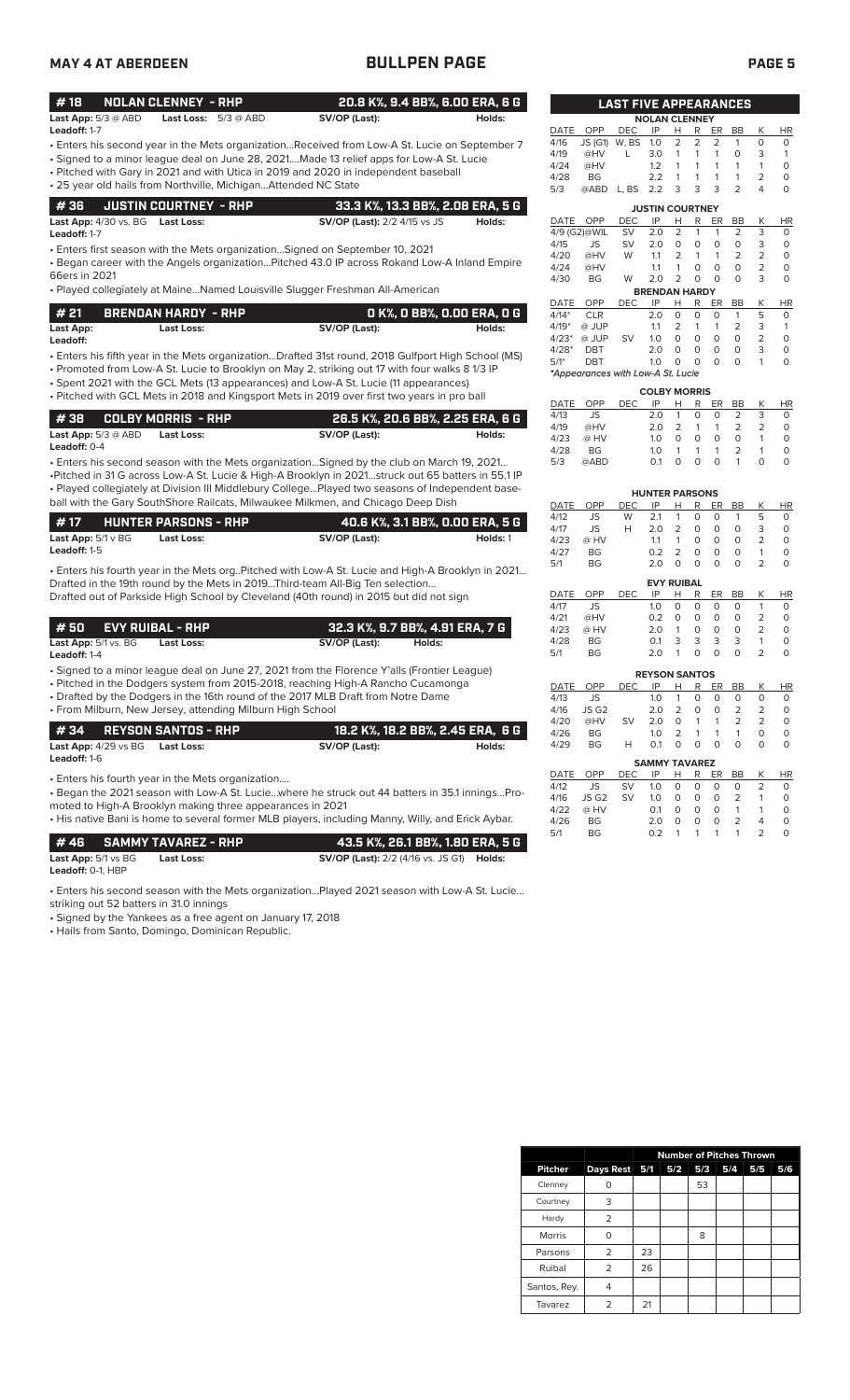### **MAY 3 AT ABERDEEN HIGH/LOW & CHARTS PAGE 6**

| INDIVIDUAL BATTING HIGHS |                                                                             |  |  |  |  |  |
|--------------------------|-----------------------------------------------------------------------------|--|--|--|--|--|
|                          |                                                                             |  |  |  |  |  |
|                          |                                                                             |  |  |  |  |  |
|                          |                                                                             |  |  |  |  |  |
|                          |                                                                             |  |  |  |  |  |
|                          | Most Doubles, Game 2 (3x, Warren Saunders, 4/29 vs. Bowling Green)          |  |  |  |  |  |
|                          |                                                                             |  |  |  |  |  |
|                          |                                                                             |  |  |  |  |  |
|                          |                                                                             |  |  |  |  |  |
|                          |                                                                             |  |  |  |  |  |
|                          |                                                                             |  |  |  |  |  |
|                          |                                                                             |  |  |  |  |  |
|                          |                                                                             |  |  |  |  |  |
|                          |                                                                             |  |  |  |  |  |
|                          |                                                                             |  |  |  |  |  |
|                          |                                                                             |  |  |  |  |  |
|                          | Most Extra-Base Hits, Game 2 (4x, Warren Saunders, 4/29 vs. Bowling Green)  |  |  |  |  |  |
|                          | Most Stolen Bases, Game  2 (2x, Jordan, Rudick 4/20 @ Hudson Valley)        |  |  |  |  |  |
|                          | <b>TEAM BATTING HIGHS</b>                                                   |  |  |  |  |  |
|                          |                                                                             |  |  |  |  |  |
|                          |                                                                             |  |  |  |  |  |
|                          |                                                                             |  |  |  |  |  |
|                          |                                                                             |  |  |  |  |  |
|                          |                                                                             |  |  |  |  |  |
|                          |                                                                             |  |  |  |  |  |
|                          |                                                                             |  |  |  |  |  |
|                          |                                                                             |  |  |  |  |  |
|                          |                                                                             |  |  |  |  |  |
|                          | Home Runs, Consecutive Games 2 games (4/16 vs. JS G2 -4/17 vs Jersey Shore) |  |  |  |  |  |
|                          |                                                                             |  |  |  |  |  |
|                          |                                                                             |  |  |  |  |  |
|                          |                                                                             |  |  |  |  |  |
|                          |                                                                             |  |  |  |  |  |
|                          |                                                                             |  |  |  |  |  |
|                          |                                                                             |  |  |  |  |  |
|                          |                                                                             |  |  |  |  |  |
|                          |                                                                             |  |  |  |  |  |
|                          |                                                                             |  |  |  |  |  |
|                          |                                                                             |  |  |  |  |  |
|                          |                                                                             |  |  |  |  |  |

| FIELDING.                                                           |  |
|---------------------------------------------------------------------|--|
|                                                                     |  |
|                                                                     |  |
| Most Double Plays Turned, Nine-Inning Game 3 (4/19 @ Hudson Valley) |  |
|                                                                     |  |

### **STARTERS BY POSITION**

**C-** O'Neill (8), Gaddis (6), Mena (7)

**1B-** Schwartz (18), Saunders (2, Suozzi (1)

- **2B-** Young (3), Peroza (7), Reyes (2), Saunders (7), Fryman (1)
- **3B-** Peroza (8), Gaddis (6), Saunders (3), Palmer (4)
- **SS-** Reyes (18), Young (2), Peroza (1)
- **LF-** Rudick (6), Jordan (10), Murphy (5)
- **CF-** Palmer (10), Jordan (6), Rudick (5)

**RF-** McIlwain (14), Suozzi (6), Murphy (1)

**DH-** Suozzi (3), Jordan (4), Schwartz (2), Rudick (2), Gaddis (2) Peroza (1), O'Neill (2), Palmer (1), Mena (4)

### **STARTERS BY BATTING ORDER**

**1st -** Jordan (16), Rudick (4), Murphy (2)

**2nd -** Reyes (15), Jordan (3), Peroza (1) Gaddis (2). O'Neil (1)

**3rd -** Schwartz (15), Young (5), Reyes (2)

**4th-** McIlwain (10), Peroza (8), Gaddis (2), Mena (1), Schwartz (1)

**5th-** Schwartz (5), Gaddis (4), Suozzi (3), Peroza (2), McIlwain (1), Mena (6), O'Neil (1)

**6th-** Palmer (9), Saunders (2), Mena (1), Peroza (2), O'Neill (1), McIlwain (1), Reyes (2), Gaddis (3), Suozzi (1)

**7th-** Palmer (5), Gaddis (2), McIlwain (2) Suozzi (2), Saunders (2), Rudick (2), Mena (1), Peroza (5), Reyes (1)

**8th-** Saunders (6), O'Neill (3), Suozzi (3), Gaddis (2), Rudick (2), McIlwain (1), Reyes (1), Peroza (1), Palmer (2), Fryman (1)

**9th-** Rudick (6), Murphy (3), Jordan (2), Mena (2), O'Neill (4), Suozzi (2), Saunders (2)

|             | <b>CATCHERS STEALING</b> |     |            |             | <b>MULTI-RUN INNINGS</b> |               |
|-------------|--------------------------|-----|------------|-------------|--------------------------|---------------|
| <b>Name</b> | СS                       | АТТ | <b>PCT</b> | <b>Runs</b> | Times                    | Last          |
| Gaddis      |                          |     | 6%         |             | 15                       | $4/30$ vs. BG |
| Mena        | 5                        | 23  | 22%        |             |                          | $4/17$ vs. JS |
| O'Neill     |                          | つつ  | 9%         |             |                          | $4/28$ vs. BG |

|                  |    | 2           | я | 4 | Я  | 6      | $\rightarrow$ | 8 | -9 | 10 D | <b>TOTALS</b> |
|------------------|----|-------------|---|---|----|--------|---------------|---|----|------|---------------|
| <b>OPPONENTS</b> | 10 | $10 \mid 5$ |   |   |    | 16 3 7 | 8             |   |    |      | 65            |
| <b>BKLYN</b>     | 9  | 9           |   | 5 | 10 | 11     |               |   | 8  |      | 62            |

| INDIVIDUAL PITCHING HIGHS                                                                                                                                    |
|--------------------------------------------------------------------------------------------------------------------------------------------------------------|
|                                                                                                                                                              |
|                                                                                                                                                              |
|                                                                                                                                                              |
|                                                                                                                                                              |
| Most Strikeouts, Game, Reliever 8 (2x, Oscar Rojas, 4/22 at Hudson Valley)                                                                                   |
|                                                                                                                                                              |
|                                                                                                                                                              |
|                                                                                                                                                              |
|                                                                                                                                                              |
| Most Innings Pitched, Reliever 5.0 (2x, Jesus Vargas 4/27 vs. Bowling Green)<br>Most Consecutive Scoreless Inn., Reliever  5.2 (Hunter Parsons, 4/9-present) |

| <b>TEAM PITCHING HIGHS</b>                                          |  |  |  |  |  |  |  |
|---------------------------------------------------------------------|--|--|--|--|--|--|--|
|                                                                     |  |  |  |  |  |  |  |
|                                                                     |  |  |  |  |  |  |  |
|                                                                     |  |  |  |  |  |  |  |
|                                                                     |  |  |  |  |  |  |  |
|                                                                     |  |  |  |  |  |  |  |
| Most Consecutive Scoreless Innings 11 (4/29-4/30 vs. Bowling Green) |  |  |  |  |  |  |  |
|                                                                     |  |  |  |  |  |  |  |
|                                                                     |  |  |  |  |  |  |  |
|                                                                     |  |  |  |  |  |  |  |
|                                                                     |  |  |  |  |  |  |  |
|                                                                     |  |  |  |  |  |  |  |
|                                                                     |  |  |  |  |  |  |  |
|                                                                     |  |  |  |  |  |  |  |
|                                                                     |  |  |  |  |  |  |  |
|                                                                     |  |  |  |  |  |  |  |
|                                                                     |  |  |  |  |  |  |  |

|                             |         | <b>TEAM MISCELLANEOUS</b>                                                    |  |
|-----------------------------|---------|------------------------------------------------------------------------------|--|
|                             |         | Longest Game, Time, Nine-Inning Game 3:07 (4/22 at Hudson Valley)            |  |
|                             |         |                                                                              |  |
|                             |         |                                                                              |  |
|                             |         |                                                                              |  |
|                             |         |                                                                              |  |
|                             |         |                                                                              |  |
|                             |         |                                                                              |  |
|                             |         |                                                                              |  |
|                             |         | Coldest Gametime Temp. 47 degrees (2x, 4/19 @ Hudson Valley, Wilmington 4/8) |  |
|                             |         |                                                                              |  |
|                             |         |                                                                              |  |
|                             |         |                                                                              |  |
|                             |         |                                                                              |  |
| <b>OUTFIELD ASSISTS (O)</b> |         | RECORD BREAKDOWN                                                             |  |
| <b>NAME</b><br><b>TOTAL</b> | (LAST)  |                                                                              |  |
|                             |         |                                                                              |  |
|                             |         |                                                                              |  |
|                             |         |                                                                              |  |
|                             |         |                                                                              |  |
|                             |         |                                                                              |  |
|                             |         |                                                                              |  |
|                             |         |                                                                              |  |
|                             |         |                                                                              |  |
|                             |         |                                                                              |  |
| UNIFORM RECORDS             |         |                                                                              |  |
|                             |         |                                                                              |  |
| <b>Home White</b>           | $6 - 4$ |                                                                              |  |
|                             |         |                                                                              |  |
| Road Gray                   | $3-6$   |                                                                              |  |
| <b>White Throwback</b>      | $1 - 0$ |                                                                              |  |
|                             |         |                                                                              |  |
| Los Jefes                   | $1-0$   |                                                                              |  |
|                             |         |                                                                              |  |
|                             |         |                                                                              |  |
|                             |         | Do Not Allow a Home Run 8-10                                                 |  |
|                             |         | Hit More Home Runs 3-0                                                       |  |
|                             |         | Opponent Hits More HRs 1-1                                                   |  |
|                             |         |                                                                              |  |
|                             |         |                                                                              |  |
|                             |         |                                                                              |  |
|                             |         |                                                                              |  |
|                             |         |                                                                              |  |
|                             |         |                                                                              |  |
|                             |         |                                                                              |  |
|                             |         |                                                                              |  |
|                             |         | Opponent Scores First 4-8                                                    |  |
|                             |         |                                                                              |  |
|                             |         |                                                                              |  |
|                             |         |                                                                              |  |
|                             |         |                                                                              |  |

| <b>EJECTIONS</b> |               |             |  |  |  |  |  |  |  |
|------------------|---------------|-------------|--|--|--|--|--|--|--|
| <b>Name</b>      | <b>Umpire</b> | Date        |  |  |  |  |  |  |  |
| M. Vogel-Freeman | Clark         | 4/19 at HV  |  |  |  |  |  |  |  |
| Luis Rivera      | Clark         | $4/23$ @ HV |  |  |  |  |  |  |  |

| <b>MISC. WINS</b>                      |
|----------------------------------------|
| Come from Behind Wins  4 (4/26 vs. BG) |
| Wins in Last At-Bat 2 (4/26 vs. BG)    |
| Walk-off Wins 1 (4/26 vs. BG)          |

Overall Series........................................... 1-2-1 First Game of Series .................................2-3 Rubber Game of Series ............................0-1 Last Game of Series ..................................1-3 Series Sweeps .................................................

Extra Innings .....................................................

vs. RHP Starters ....................................... 10-8

Errorless.

vs. LHP Starters.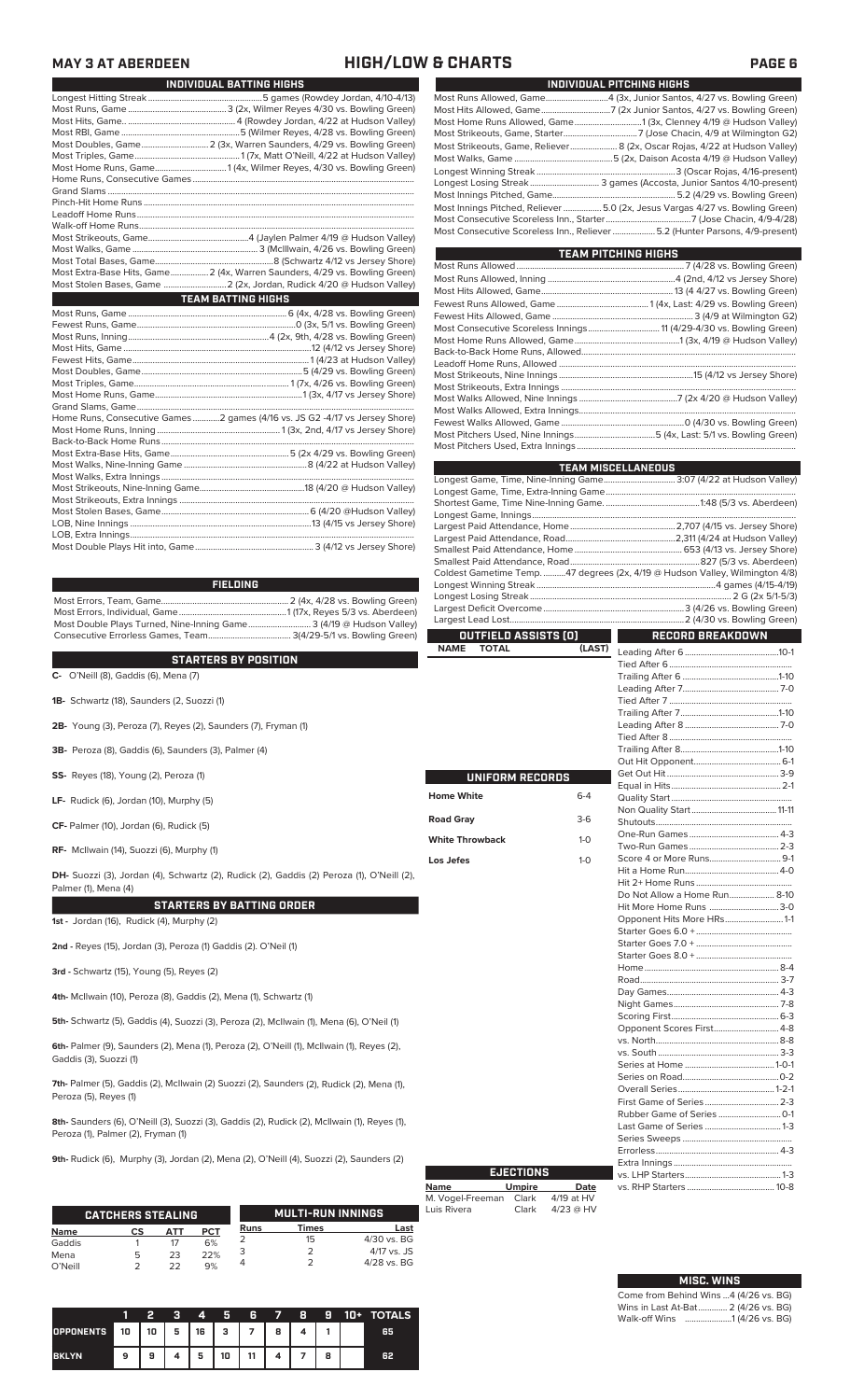|                                              |                                  | <b>MAY 4 AT ABERDEEN</b>                                                                                             |                                                                    |                               |                               |                                                                                                                |                            | <b>GAME-BY-GAME RESULTS</b>                                                    |                                                                              |                                                |                             | <b>PAGE 7</b>                   |
|----------------------------------------------|----------------------------------|----------------------------------------------------------------------------------------------------------------------|--------------------------------------------------------------------|-------------------------------|-------------------------------|----------------------------------------------------------------------------------------------------------------|----------------------------|--------------------------------------------------------------------------------|------------------------------------------------------------------------------|------------------------------------------------|-----------------------------|---------------------------------|
| <b>DATE</b><br>4/8<br>4/9                    | GM#<br>1<br>$\overline{2}$<br>3  | <b>OPPONENT</b><br>at Wilmington<br>at Wilmington<br>at Wilmington                                                   | W-L/TIME SCORE<br>L<br>W                                           | $5-1(7)$<br>$2-1(7)$<br>$4-1$ | RECORD<br>$O-1$<br>$1 - 1$    | POSITION<br>PPD (Wet Grounds; doubleheader scheduled for 4/9)<br>T <sub>2</sub> nd<br>T <sub>2</sub> nd<br>4th | GA/GB<br>$-0.5$<br>$-1.0$  | <b>WINNING PITCHER</b><br>Lucas Knowles (1-0)<br>David Griffin (1-0)           | <b>LOSING PITCHER</b><br>Junior Santos (0-2)<br>Michael Cuevas (0-1)         | <b>SAVE</b><br>Justin Courtney (1)             | <b>TIME</b><br>1:51<br>1:59 | <b>ATTENDANCE</b><br>989<br>966 |
| 4/10<br>4/11<br>4/12<br>4/13                 | 4<br>5                           | at Wilmington<br><b>Jersey Shore</b><br><b>Jersey Shore</b>                                                          | L<br>W<br>L                                                        | $5-2$<br>$4 - 3$              | $1 - 2$<br>$2 - 2$<br>$2 - 3$ | T3rd<br>T4th                                                                                                   | $-2.0$<br>$-2.0$<br>$-2.0$ | Carlos Romero (1-0)<br>OFF DAY<br>Hunter Parsons (1-0)<br>Dominic Pipkin (1-0) | Carlos Ocampo (0-1)<br>JP Woodward (0-1)<br>Daison Acosta (0-1)              | <b>Sammy Tavares (1)</b><br>Jason Ruffcorn (1) | 2:47<br>2:44<br>3:01        | 2,041<br>752                    |
| 4/14<br>4/15<br>4/16                         | 6<br>$\overline{7}$              | vs. Jersey Shore<br><b>Jersey Shore</b><br><b>Jersey Shore</b>                                                       | W<br>W                                                             | 4-1<br>4-3 (7)                | $3-3$<br>4-3                  | PPD (rain; doubleheader scheduled for 4/16)<br>4th<br>3rd                                                      | $-1.5$<br>$-1.0$           | Jesus Vargas (1-0)<br>Nolan Clenney (1-0)                                      | Matt Russell (0-1)<br>Andrew Schultz (0-2)                                   | Justin Courtney (2)<br>Sammy Tavarez (2)       | 2:31<br>1:57                | 2,707                           |
| 4/17<br>4/18                                 | 8<br>9                           | <b>Jersey Shore</b><br><b>Jersey Shore</b>                                                                           | W<br>W                                                             | $6-1$<br>$6 - 1$              | $5-3$<br>$6 - 3$              | 2nd<br>T1st                                                                                                    | $-1.0$<br>$+1.0$           | Oscar Rojas (1-0)<br>Garrison Bryant (1-0)<br>OFF DAY                          | Mick Abel (0-2)<br>Christian McGowan (0-1)                                   |                                                | 1:50<br>2:38                | 1,777<br>1,400                  |
| 4/19<br>4/20<br>4/21                         | 10<br>11<br>12                   | at Hudson Valley<br>at Hudson Valley<br>at Hudson Valley                                                             | L<br>W<br>L                                                        | $5-3$<br>$4 - 3$<br>$5-1$     | $6 - 4$<br>$7 - 4$<br>$7 - 5$ | 2nd<br>2 <sub>nd</sub><br>2 <sub>nd</sub>                                                                      | $-1.0$<br>$-1.0$<br>$-2.0$ | Edgar Barclay (2-1)<br>Justin Courtney (1-)<br>Junior Santos (0-2)             | Nolan Clenney (1-1)<br>Nelson Alvarez (0-1)<br>Will Warren (1-1)             | Carson Coleman (1)<br>Reyson Santos (1)        | 2:31<br>3:03<br>2:20        | 2,027<br>1,553<br>1,270         |
| 4/22<br>4/23<br>4/24                         | 13<br>14<br>15                   | at Hudson Valley<br>at Hudson Valley<br>at Hudson Valley                                                             | W<br>L<br>L                                                        | $6 - 4$<br>$2 - 0$<br>$3 - 0$ | $8 - 5$<br>$8-6$<br>$8 - 7$   | 2 <sub>nd</sub><br>T <sub>2</sub> nd<br>T <sub>2</sub> nd                                                      | $-2.0$<br>$-2.0$<br>$-2.0$ | Oscar Rojas (2-0)<br>Tanner Myatt (1-0)<br>Rodney Hutchison (1-0)              | Blas Castano (0-2)<br>Carlos Ocampo (0-2)<br>Daison Acosta (0-2)             | Coleman (2)<br>Mauricio (1)                    | 3:07<br>2:17<br>2:35        | 2,007<br>2,121<br>2.311         |
| 4/25<br>4/26<br>4/27                         | 16<br>17                         | <b>Bowling Green</b><br><b>Bowling Green</b>                                                                         | W<br>L                                                             | $5-4$<br>$4-1$                | $9 - 7$<br>$9-8$              | 2nd<br>3rd                                                                                                     | $-2.0$<br>$-3.0$           | OFF DAY<br>Josh Hejka (1-0)<br>Zach Trageton (1-1)                             | Graeme Stinson (2-2)<br>Junior Santos (0-3)                                  | LaSorsa (1)                                    | 2:44<br>2:20                | 653<br>808                      |
| 4/28<br>4/29<br>4/30                         | 18<br>19<br>20                   | <b>Bowling Green</b><br><b>Bowling Green</b><br><b>Bowling Green</b>                                                 | L<br>W<br>W                                                        | $7-6$<br>$3-1$<br>$5 - 2$     | 9-9<br>$10-9$<br>$11-9$       | 3rd<br>3rd<br>3rd                                                                                              | $-4.0$<br>$-4.0$<br>$-4.0$ | John Doxakis (1-1)<br>Oscar Rojas (3-0)<br>Justin Courtney (2-0)               | Jose Chacin (0-1)<br><b>Mason Montgomery (0-1)</b><br>Franklin Dacosta (0-1) | Mullen (3)<br>Cam Opp (1)<br>Josh Hejka (1)    | 2:38<br>2:28<br>2:15        | 670<br>2,617<br>2,070           |
| 5/1<br>5/2                                   | 21                               | <b>Bowling Green</b>                                                                                                 | L                                                                  | $4-0$                         | $11-10$                       | 3rd                                                                                                            | $-4.5$                     | APRIL (11-9)<br>Daison Accosta (0-3)<br>OFF DAY                                | Conor Dryer (1-0)                                                            |                                                | 2:20                        | 1,595                           |
| 5/3<br>5/4<br>5/5<br>5/6<br>5/7<br>5/8       | 22<br>23<br>24<br>25<br>26<br>27 | at Aberdeen<br>at Aberdeen<br>at Aberdeen<br>at Aberdeen<br>at Aberdeen<br>at Aberdeen                               | L<br>7:05 p.m.<br>7:05 p.m.<br>7:05 p.m.<br>6:05 p.m.<br>2:05 p.m. | $3-1$                         | 11                            | 3rd                                                                                                            | $-5.5$                     | Nolan Clenney (1-2)                                                            | Ignacio Feliz (2-0)                                                          |                                                | 1:48                        | 827                             |
| 5/9<br>5/10<br>5/11                          | 28<br>29                         | Wilmington<br>Wilmington                                                                                             | 7:00 p.m.<br>7:00 p.m.                                             |                               |                               |                                                                                                                |                            | OFF DAY                                                                        |                                                                              |                                                |                             |                                 |
| 5/12<br>5/13<br>5/14<br>5/15<br>5/16<br>5/17 | 30<br>31<br>32<br>33<br>34       | Wilmington<br>Wilmington<br>Wilmington<br>Wilmington<br><b>Hudson Valley</b>                                         | 7:00 p.m.<br>7:00 p.m.<br>6:00 p.m.<br>2:00 p.m.<br>7:00 p.m.      |                               |                               |                                                                                                                |                            | OFF DAY                                                                        |                                                                              |                                                |                             |                                 |
| 5/18<br>5/19<br>5/20<br>5/21<br>5/22         | 35<br>36<br>37<br>38<br>39       | <b>Hudson Valley</b><br><b>Hudson Valley</b><br><b>Hudson Valley</b><br><b>Hudson Valley</b><br><b>Hudson Valley</b> | 12:00 p.m.<br>7:00 p.m.<br>7:00 p.m.<br>6:00 p.m.<br>2:00 p.m.     |                               |                               |                                                                                                                |                            |                                                                                |                                                                              |                                                |                             |                                 |
| 5/23<br>5/24<br>5/25                         | 40<br>41                         | at Bowling Green 6:35 p.m.*<br>at Bowling Green 6:35 p.m.*                                                           |                                                                    | (CT)<br>(CT)                  |                               |                                                                                                                |                            | OFF DAY                                                                        |                                                                              |                                                |                             |                                 |
| 5/26<br>5/27<br>5/28                         | 42<br>43<br>44                   | at Bowling Green 6:35 p.m.*<br>at Bowling Green 6:35 p.m.*<br>at Bowling Green 6:35 p.m.*                            |                                                                    | (CT)<br>(CT)<br>(CT)          |                               |                                                                                                                |                            |                                                                                |                                                                              |                                                |                             |                                 |
| 5/29<br>5/30<br>5/31                         | 45<br>46                         | at Bowling Green<br>at Jersey Shore                                                                                  | 1:05 p.m. $*$<br>7:05 p.m.                                         | (CT)                          |                               |                                                                                                                |                            | OFF DAY<br>MAY (0-2)                                                           |                                                                              |                                                |                             |                                 |
| 6/1<br>6/2<br>6/3<br>6/4<br>6/5              | 47<br>48<br>49<br>50<br>51       | at Jersey Shore<br>at Jersey Shore<br>at Jersey Shore<br>at Jersey Shore<br>at Jersey Shore                          | 7:05 p.m.<br>7:05 p.m.<br>7:05 p.m.<br>7:05 p.m.<br>1:05 p.m.      |                               |                               |                                                                                                                |                            |                                                                                |                                                                              |                                                |                             |                                 |
| 6/6<br>6/7<br>6/8<br>6/9                     | 52<br>53<br>54                   | Aberdeen<br>Aberdeen<br>Aberdeen                                                                                     | 7:00 p.m.<br>7:00 p.m.<br>7:00 p.m.                                |                               |                               |                                                                                                                |                            | OFF DAY                                                                        |                                                                              |                                                |                             |                                 |
| 6/10<br>6/11<br>6/12                         | 55<br>56<br>57                   | Aberdeen<br>Aberdeen<br>Aberdeen                                                                                     | 7:00 p.m.<br>6:00 p.m.<br>2:00 p.m.                                |                               |                               |                                                                                                                |                            |                                                                                |                                                                              |                                                |                             |                                 |
| 6/13<br>6/14<br>6/15                         | 58<br>59                         | at Wilmington<br>at Wilmington                                                                                       | 6:35 p.m.<br>6:35 p.m.                                             |                               |                               |                                                                                                                |                            | OFF DAY                                                                        |                                                                              |                                                |                             |                                 |
| 6/16<br>6/17<br>6/18<br>6/19                 | 60<br>61<br>62<br>63             | at Wilmington<br>at Wilmington<br>at Wilmington<br>at Wilmington                                                     | 6:35 p.m.<br>6:35 p.m.<br>6:35 p.m.<br>1:05 p.m.                   |                               |                               |                                                                                                                |                            |                                                                                |                                                                              |                                                |                             |                                 |
| 6/20<br>6/21<br>6/22                         | 64<br>65                         | <b>Jersey Shore</b><br><b>Jersey Shore</b>                                                                           | 7:00 p.m.<br>7:00 p.m.                                             |                               |                               |                                                                                                                |                            | OFF DAY                                                                        |                                                                              |                                                |                             |                                 |
| 6/23<br>6/24<br>6/25                         | 66<br>67<br>68                   | <b>Jersey Shore</b><br><b>Jersey Shore</b><br><b>Jersey Shore</b>                                                    | 7:00 p.m.<br>7:00 p.m.<br>6:00 p.m.                                |                               |                               |                                                                                                                |                            |                                                                                |                                                                              |                                                |                             |                                 |
| 6/26<br>6/27<br>6/28<br>6/29                 | 69<br>70<br>71                   | <b>Jersey Shore</b><br>at Hudson Valley<br>at Hudson Valley                                                          | 2:00 p.m.<br>7:05 p.m.<br>7:05 p.m.                                |                               |                               |                                                                                                                |                            | OFF DAY                                                                        |                                                                              |                                                |                             |                                 |
| 6/30<br>7/1                                  | 72<br>73                         | at Hudson Valley<br>at Hudson Valley                                                                                 | 7:05 p.m.<br>7:05 p.m.                                             |                               |                               |                                                                                                                |                            | JUNE (0-0)                                                                     |                                                                              |                                                |                             |                                 |
| 7/2<br>7/3<br>7/4                            | 74<br>75<br>76                   | at Hudson Valley<br>at Hudson Valley<br>Aberdeen                                                                     | 6:05 p.m.<br>6:05 p.m.<br>6:30 p.m.                                |                               |                               |                                                                                                                |                            |                                                                                |                                                                              |                                                |                             |                                 |
| 7/5<br>7/6<br>7/7<br>7/8                     | 77<br>78<br>79                   | Aberdeen<br>Aberdeen                                                                                                 | 7:00 p.m.<br>7:00 p.m.                                             |                               |                               |                                                                                                                |                            | OFF DAY                                                                        |                                                                              |                                                |                             |                                 |
| 7/9<br>7/10<br>7/11                          | 81<br>82                         | Aberdeen<br>Aberdeen<br>Aberdeen                                                                                     | 7:00 p.m.<br>6:00 p.m.<br>2:00 p.m.                                |                               |                               |                                                                                                                |                            | OFF DAY                                                                        |                                                                              |                                                |                             |                                 |
| 7/12<br>7/13<br>7/14                         | 83<br>84<br>85                   | Greensboro<br>Greensboro<br>Greensboro                                                                               | 7:00 p.m.<br>12:00 p.m.<br>7:00 p.m.                               |                               |                               |                                                                                                                |                            |                                                                                |                                                                              |                                                |                             |                                 |
| 7/15<br>7/16<br>7/17                         | 86<br>87<br>88                   | Greensboro<br>Greensboro<br>Greensboro                                                                               | 7:00 p.m.<br>6:00 p.m.<br>2:00 p.m.                                |                               |                               |                                                                                                                |                            |                                                                                |                                                                              |                                                |                             |                                 |
| 7/18<br>7/19<br>7/20                         |                                  |                                                                                                                      |                                                                    |                               |                               |                                                                                                                |                            | LEAGUE-WIDE BREAK                                                              |                                                                              |                                                |                             |                                 |
| 7/21<br>7/22<br>7/23<br>7/24                 | 89<br>90<br>91                   | at Jersey Shore<br>at Jersey Shore<br>at Jersey Shore                                                                | 7:05 p.m.<br>7:05 p.m.<br>1:05 p.m.                                |                               |                               |                                                                                                                |                            |                                                                                |                                                                              |                                                |                             |                                 |
| 7/25<br>7/26<br>7/27                         | 92<br>93                         | at Hudson Valley<br>at Hudson Valley                                                                                 | 7:05 p.m.<br>7:05 p.m.                                             |                               |                               |                                                                                                                |                            | OFF DAY                                                                        |                                                                              |                                                |                             |                                 |
| 7/28<br>7/29<br>7/30                         | 94<br>95<br>96                   | at Hudson Valley<br>at Hudson Valley<br>at Hudson Valley                                                             | 7:05 p.m.<br>7:05 p.m.<br>6:05 p.m.                                |                               |                               |                                                                                                                |                            |                                                                                |                                                                              |                                                |                             |                                 |
| 7/31<br>8/1                                  | 97                               | at Hudson Valley                                                                                                     | 2:05 p.m.                                                          |                               |                               |                                                                                                                |                            | <b>JULY (0-0)</b><br>OFF DAY                                                   |                                                                              |                                                |                             |                                 |
| 8/2<br>8/3<br>8/4<br>8/5                     | 98<br>99<br>100<br>101           | <b>Winston-Salem</b><br><b>Winston-Salem</b><br><b>Winston-Salem</b><br><b>Winston-Salem</b>                         | 7:00 p.m.<br>12:00 p.m.<br>7:00 p.m.<br>7:00 p.m.                  |                               |                               |                                                                                                                |                            |                                                                                |                                                                              |                                                |                             |                                 |
| 8/6<br>8/7<br>8/8                            | 102<br>103                       | <b>Winston-Salem</b><br><b>Winston-Salem</b>                                                                         | 6:00 p.m.<br>2:00 p.m.                                             |                               |                               |                                                                                                                |                            | OFF DAY                                                                        |                                                                              |                                                |                             |                                 |
| 8/9<br>8/10<br>8/11                          | 104<br>105<br>106                | at Wilmington<br>at Wilmington<br>at Wilmington                                                                      | 6:35 p.m.<br>6:35 p.m.<br>6:35 p.m.                                |                               |                               |                                                                                                                |                            |                                                                                |                                                                              |                                                |                             |                                 |
| 8/12<br>8/13<br>8/14<br>8/15                 | 107<br>108<br>109                | at Wilmington<br>at Wilmington<br>at Wilmington                                                                      | 6:35 p.m.<br>6:35 p.m.<br>1:05 p.m.                                |                               |                               |                                                                                                                |                            | OFF DAY                                                                        |                                                                              |                                                |                             |                                 |
| 8/16<br>8/17<br>8/18                         | 110<br>111<br>112                | <b>Hudson Valley</b><br><b>Hudson Valley</b><br><b>Hudson Valley</b>                                                 | 7:00 p.m.<br>7:00 p.m.<br>7:00 p.m.                                |                               |                               |                                                                                                                |                            |                                                                                |                                                                              |                                                |                             |                                 |
| 8/19<br>8/20<br>8/21                         | 113<br>114<br>115                | <b>Hudson Valley</b><br><b>Hudson Valley</b><br><b>Hudson Valley</b>                                                 | 7:00 p.m.<br>6:00 p.m.<br>2:00 p.m.                                |                               |                               |                                                                                                                |                            |                                                                                |                                                                              |                                                |                             |                                 |
| 8/22                                         |                                  |                                                                                                                      |                                                                    |                               |                               |                                                                                                                |                            | OFF DAY                                                                        |                                                                              |                                                |                             |                                 |